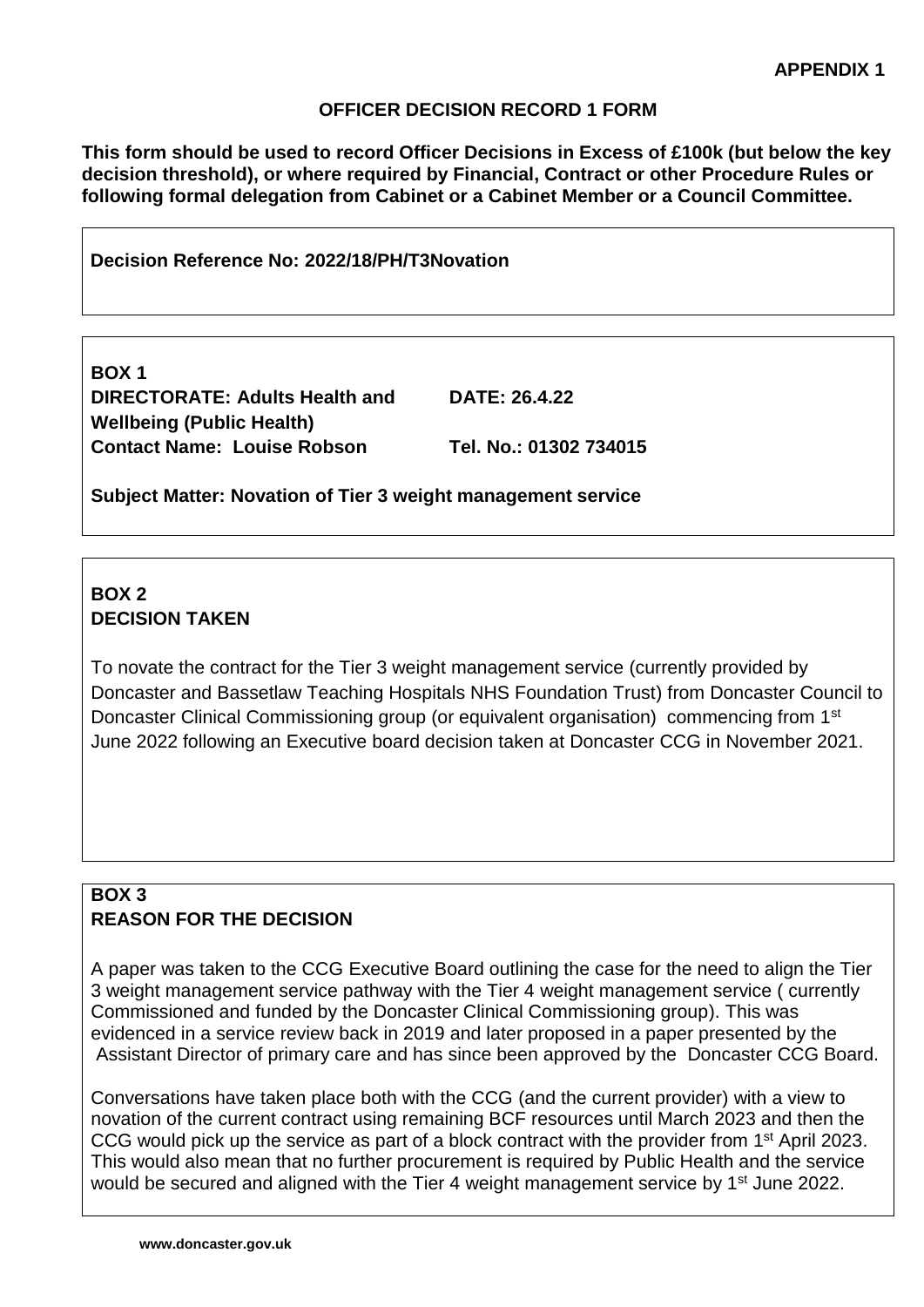## **BOX 4 ALTERNATIVE OPTIONS CONSIDERED AND REJECTED**

N/A

## **BOX 5 LEGAL IMPLICATIONS**

Section 1 of the Localism Act 2011 provides the Council with a general power of competence, allowing the Council to do anything that individuals generally may do. Section 111 of the Local Government Act 1972 gives the Council the power to purchase goods and services.

Section 2B of the National Health Service Act 2006 (as amended by section 12 of the Health and Social Care Act 2012) places a duty on Councils to take appropriate steps to improve the health of people who live in their area.

Although the Council entered into a contract with Doncaster and Bassetlaw Teaching Hospital NHS Foundation Trust to deliver Tier 3 Weight Management Services, as se out in the body if this report there is a requirement to align the service with the Tier 4 Weight Management Services operated by Doncaster Clinical Commission Group.

The Council will therefore enter into a novation agreement which will transfers the Councils rights, obligations and liabilities in the contract held with Doncaster and Bassetlaw Teaching Hospital NHS Foundation Trust from the Council to Doncaster Clinical Commissioning Group with effect from the 1<sup>st</sup> June 2022.

Legal services should be consulted to prepare the deed of novation.

**Name: \_H.Rusby\_\_\_\_\_\_\_\_\_\_\_ Signature: \_\_By Email\_\_\_\_\_\_\_\_ Date: \_\_29.04.2022\_\_\_\_** Signature of Assistant Director of Legal and Democratic Services (or representative)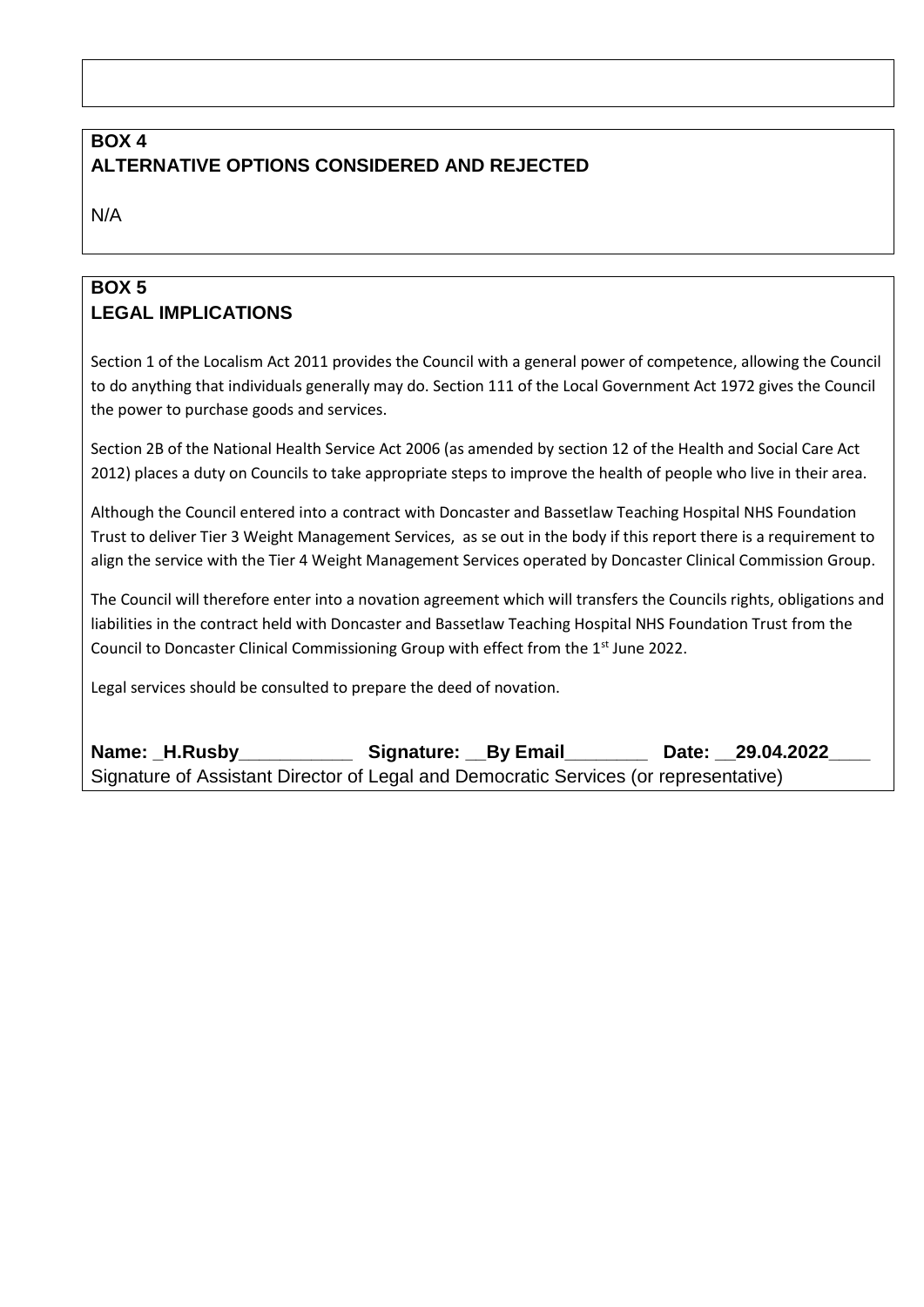### **BOX 6 FINANCIAL IMPLICATIONS:**

There are no specific financial implications relating to the novation of this contract. Tier 3 Weight Management is currently being funded from Better Care Fund (BCF) which is due to cease on 31<sup>st</sup> March 2023. The Council will pay the current provider for the months April and May followed by June to March 2023 to Doncaster CCG.

The use of the freed up BCF funding of circa £186k per annum with effect from April 2023 will form part of the budget setting exercise for 2023/24.

**Name: Helen Rowlands Signature: Communist Communist Communist Communist Communist Communist Communist Communist Communist Communist Communist Communist Communist Communist Communist Communist Communist Communist Communist** 

Signature of Chief Financial Officer and Assistant Director of Finance (or representative)

| BOX <sub>7</sub>                                                    |  |  |  |
|---------------------------------------------------------------------|--|--|--|
| <b>OTHER RELEVANT IMPLICATIONS</b>                                  |  |  |  |
| None identified                                                     |  |  |  |
| Name: _____________<br>Signature: _______________<br>Date: ________ |  |  |  |
| Signature of Assistant Director (or representative)                 |  |  |  |
|                                                                     |  |  |  |

### **ANY IMPLICATIONS SENT TO DEPARTMENTS SHOULD GENERALLY BE SUBMITTED AT LEAST 5 WORKING DAYS IN ADVANCE TO ENSURE THESE CAN BE GIVEN THE RELEVANT CONSIDERATION.**

# **BOX 8**

**EQUALITY IMPLICATIONS:** (To be completed by the author).

The Tier 3 weight management service (adults) provides a service for all those who meet the eligibility criteria as stated in current NICE guidance and therefore only targets those who meet the criteria and who are referred through the appropriate clinical route. The service is aimed at adults (18 plus) due to the stipulations of the NICE guidance and nature of the service but is promoted across all other protected groups and communities across the borough. A Health Impact assessment was completed at the outset of the contract and is here for reference.

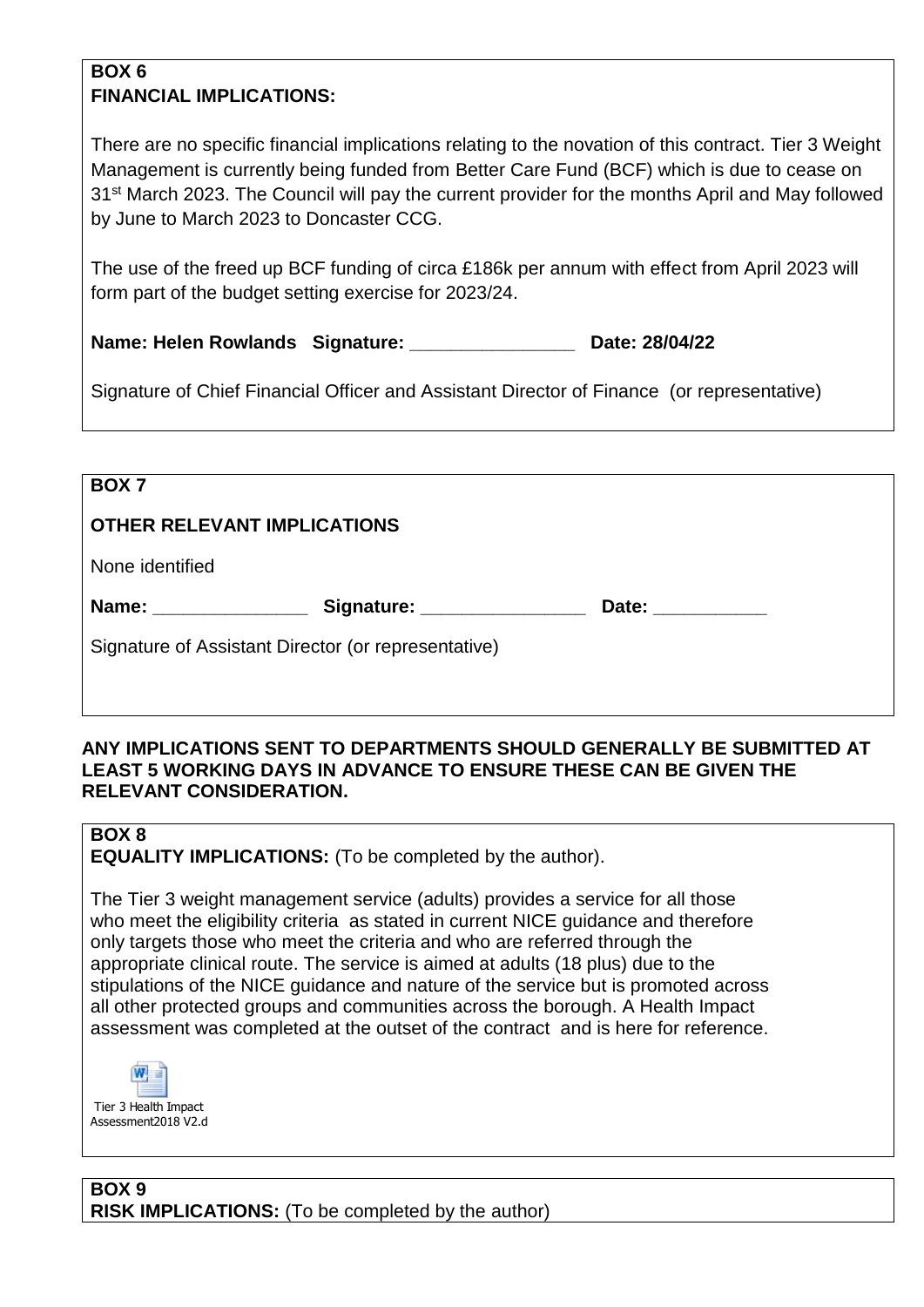Public Health failure to deliver the commissioning strategy and the council requirement to fulfil its health improvement duty under the Health and Social Care Act (2012).

The risk of not novating this contract would be detrimental to the Doncaster population in terms of both a health and economic impact on current primary and secondary care services at a time of austerity when services in this area have already been reduced and are having an impact on patient health outcomes. With the absence of a Tier 2 weight management service there are already pressures on the Dietetics services (particularly in view of covid-19) so if this service were to be removed this would add further pressures in the system. There would also be huge implications for our health and social care providers in dealing with further adaptations to services and equipment for the more severe obese patients and those with complex needs.

**(Explain the impact of not taking this decision and in the case of capital schemes, any risks associated with the delivery of the project)**

**Name: Louise Robson Signature: Date: 26.4.22 (Report author)**

### **BOX 10 CONSULTATION**

There has been a full service review for the Tier 3 weight management service at the outset of the contract (2019) and also consultation with the following groups and Boards:

- Doncaster Clinical Reference group
- Joint Commissioning Management Board and Joint Commissioning Officers group
- CCG Strategy group
- Doncaster CCG Executive Board
- Staff from the current provider service (as part of the service review)

#### **BOX 11 INFORMATION NOT FOR PUBLICATION**

**None identified**

**Name: Claire Hewitt Signature \_\_\_\_\_\_\_\_\_\_\_\_\_\_\_\_\_\_\_\_\_ Date: 03/05/2022**

Signature of FOI Lead Officer for service area where ODR originates

#### **BOX 12 BACKGROUND PAPERS**

Please confirm if any Background Papers are included with this ODR NO

(If YES please list and submit these with this form)